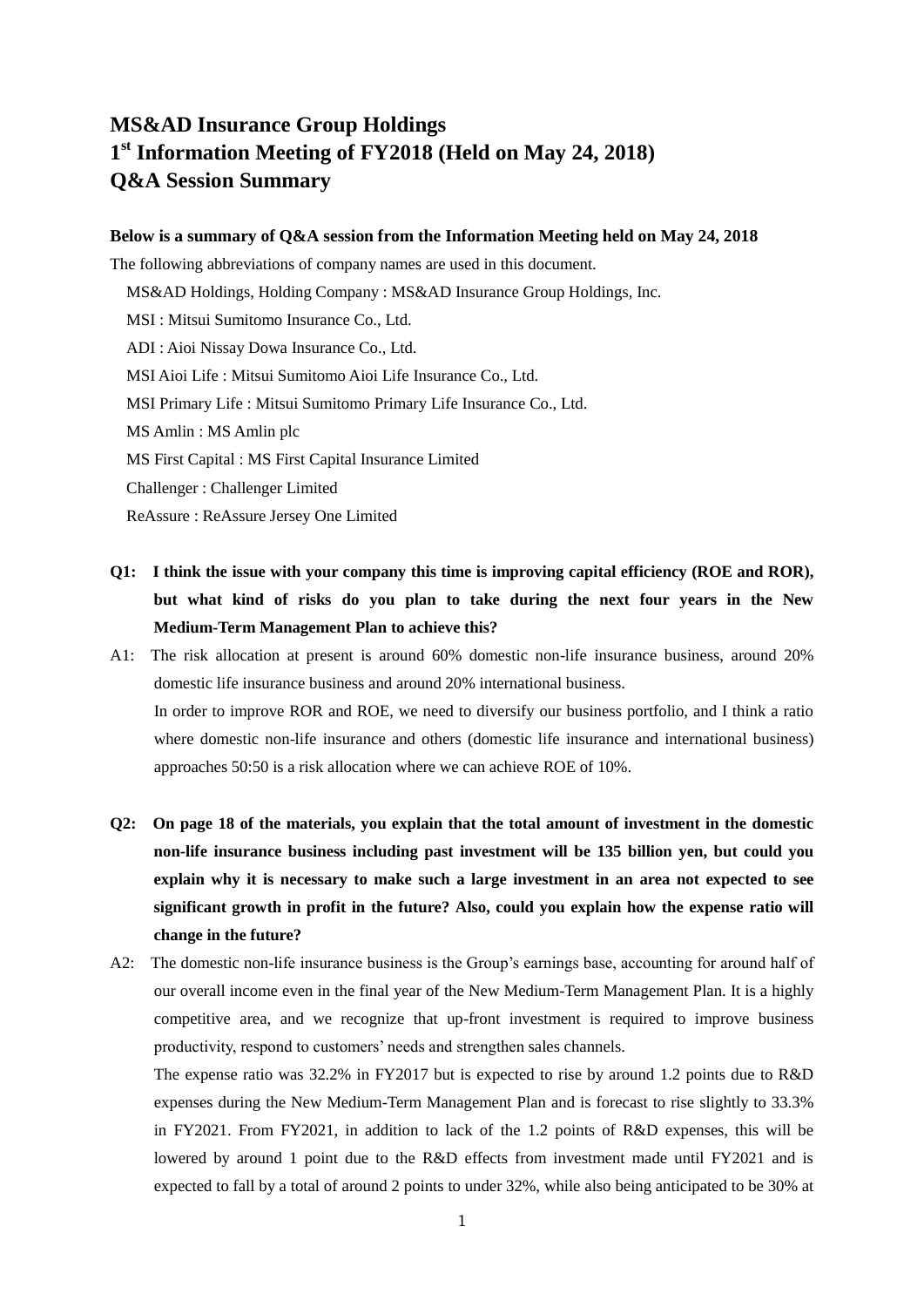the next level.

- **Q3: Page 18 states that three major projects are scheduled for improving productivity, but are all of these joint projects by MSI and ADI? Also, will the integration of the back offices of the two companies be completed in FY2021, or will this continue after then?**
- A3: It will be carried out jointly by the two companies. The main focus is sharing of products, administration and claims services, and we will continue these from FY2021. There is a possibility that the sharing will include not only these two companies, but also Group companies such as Mitsui Direct General Insurance and life insurance companies in some cases.

Some are of the opinion that MSI and ADI should not be integrated, but I would like to add the supplementary note that merging has not been rejected as an option. If it is judged that merging will be more effective for increasing corporate value of the Group in the future, we may merge. Meanwhile, if dividing functions after integrating and sharing our back offices can better meet the needs of customers and lead to the enhancement of corporate value of the Group, we may consider the method of further dividing functions. Please understand that we are presently at the stage of creating the backbone for making that decision.

### **Q4: Please provide a detailed breakdown of the Group's Adjusted Profit in international business for FY2021. Please also explain the accuracy of the forecast.**

A4: MS Amlin's profit is forecast to be around 45 billion yen.

MS Amlin had recorded profits of 30-35 billion yen every year prior to being acquired, and MSI's reinsurance business (around 7-8 billion yen per year) and Lloyd's syndicate business (around 3 billion yen per year) have been integrated into this. First, we will aim to reach the level prior to the decreased profits in FY2019 and expect to grow to around 45 billion yen including synergy effects by FY2021.

With regard to the accuracy of restoring profits, because natural catastrophes are a temporary factor, decreasing incurred losses at lines other than natural catastrophes will be the key to restoring profits. To explain the breakdown of the restoration, IBNR reserves for policies underwritten in FY2016 or earlier were accumulated at once in FY2017, so this burden will not rise further (around 30 billion yen). Furthermore, we are proceeding with efforts such as revision in premiums and stricter underwriting standards (underwriting 25 billion yen in FY2017 and underwriting 20 billion yen in FY2018) and expect profitability to be steadily restored. We also carry out thorough risk management of natural catastrophes including reinsurance coverage.

Next, in Asia, we expect to secure over 30 billion yen in profit through organic growth including MS First Capital, in which we newly invested last year, and around 35 billion yen in profit with 10-15% annual growth when the USA and others are added.

In addition, we expect around 8 billion yen in profit from ADI's reinsurance business (5-6 billion yen) and the Toyota Retail business including BIG business which will become profitable. In the international life insurance business excluding the Chinese life insurance business under the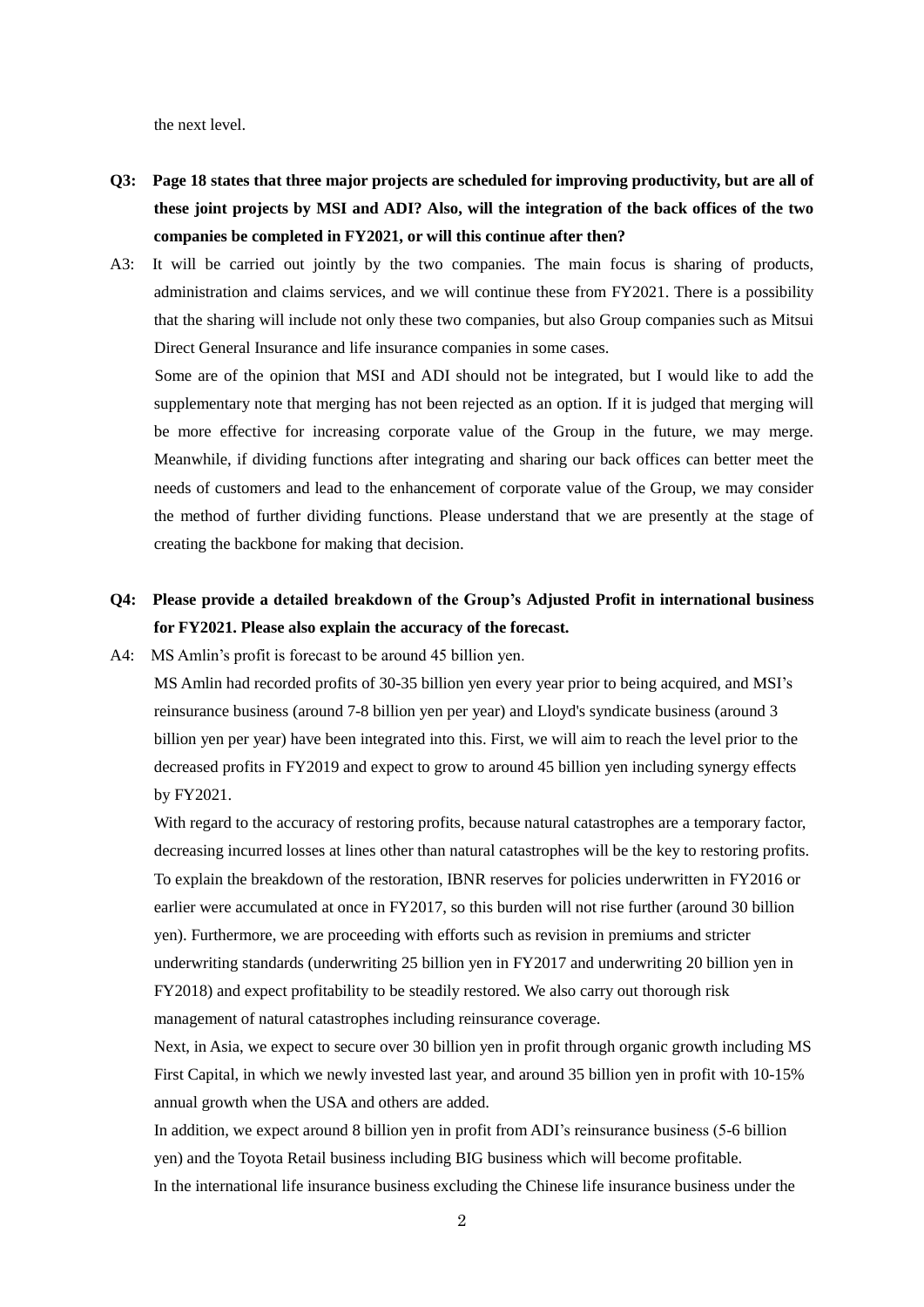Chinese Bank of Communications in which we are investing, profit is expected to grow to the level of around 17 billion yen due to around 8-9 billion yen in growth of existing Asian life insurance in combination with Challenger and ReAssure, in which we invested last year. In addition to these, we expect inorganic profit growth of around 10-15 billion yen including Chinese life insurance.

### **Q5: What are the specific regions and businesses where you expect inorganic growth in the international business?**

- A5: I will refrain from disclosing the details, but in general, this includes growth through the effect of integration of existing investments within the Group (raising investment ratio and M&A of invested companies, etc.) and pure M&A. The main target of pure M&A is the Asian region, but we will also consider North America if any good opportunities arise.
- **Q6: I think the USA is strategically important for global players in non-life insurance. Could you explain your group's strategy in the USA including major acquisitions? Please explain whether your strategy is to express your strength in regions that are expected to grow in the future other than the USA.**
- A6: Our overseas M&A strategy has been focused on Lloyd's and Asia where our strengths have been, and we have conducted M&A accordingly.

The strength of our international business is that we are number one in ASEAN, and thanks to this strength, we have been able to expand in the Lloyd's market, and form partnerships such as those with Mapfre in Central and South America, AXA in Africa, Generali in the Middle East and QBE in Oceania. Moving forward, we would like to continue to exhibit our strengths and individuality in Asia, MS Amlin business and Toyota Retail business.

As you have indicated, the United States is the largest non-life insurance market in the world, but acquisitions involve another party, and we would like to consider each potential deal well based on whether our corporate cultures fit and whether synergies can be produced.

- **Q7: The increase in rates this year seems to be getting all of the attention concerning MS Amlin, but I'm concerned about whether the cycle management MS Amlin is aiming for can be achieved when there is a surplus of reinsurance capital. What is your outlook for the reinsurance market in the medium to long term including the continued hardening of the market?**
- A7: In general, the reinsurance market is understood to have a cycle of hardening and softening in terms of around 10 years.

Cycle management involves increasing earnings as the market shifts from softening to hardening.

In the reinsurance renewal negotiations conducted by MS Amlin, MSI and ADI this fiscal year, regions with losses from North America (hurricanes) saw a rate increase of 15% while the rate increased by 0-5% in other regions. Furthermore, in the reinsurance renewal negotiations scheduled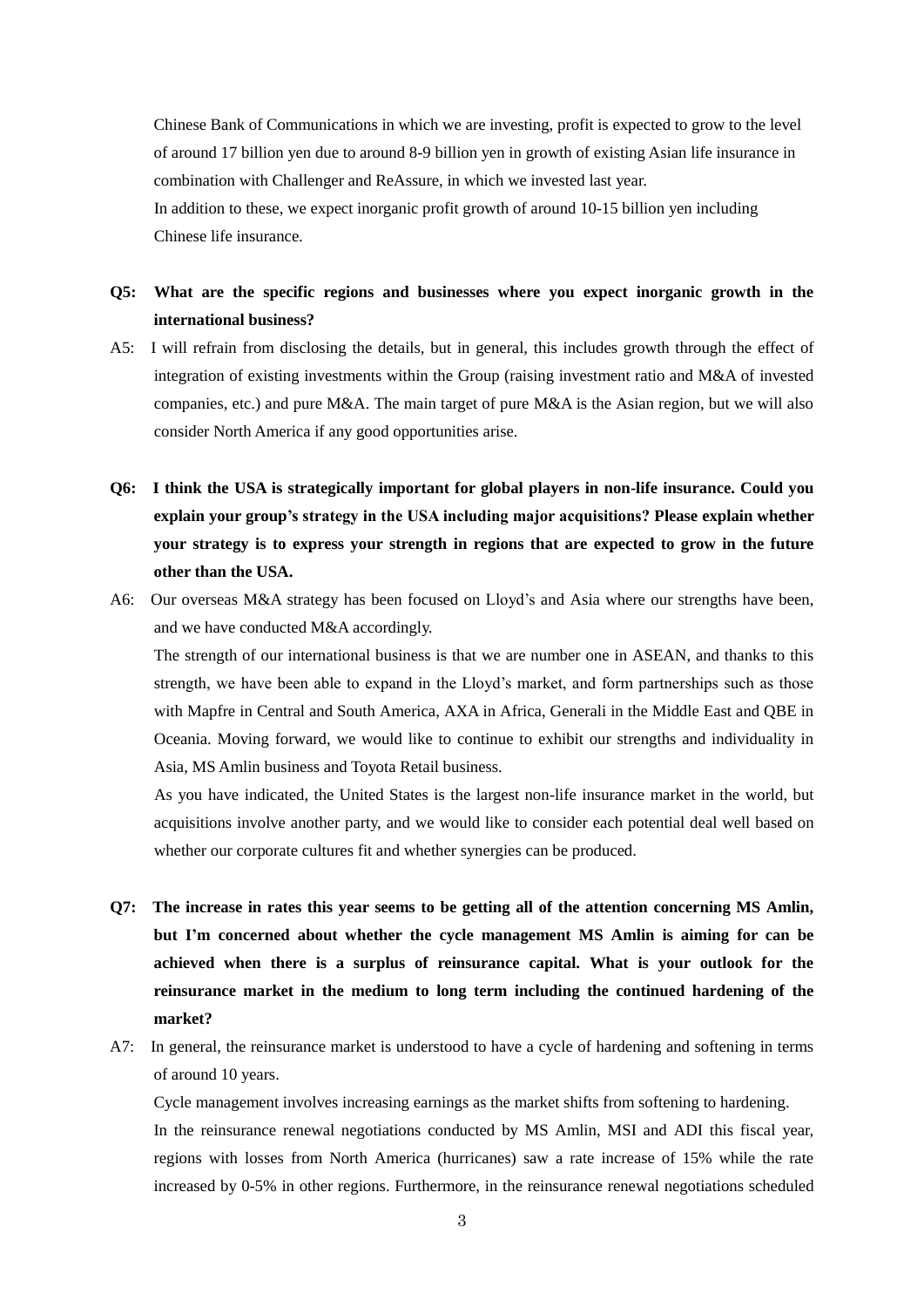for this May and June, MS Amlin forecast to increase rates by an average of around 6%. Although it will be difficult to reach the targeted level because the market has a surplus of capital as you pointed out, this is expected to fall within the envisaged range of the earnings plan.

Since our Group is also on the side ceding reinsurance, situations where the market does not harden can also be advantageous. With regard to the side taking natural catastrophe risks, we would like to act flexibly without missing any opportunities while watching the situation as hardening progresses while the volume of underwritten risk evens out in FY2018.

## **Q8: I think ROE of the overseas Toyota Retail business will continue to be low even if profitability improves in the future. What is the meaning of continuing with a business with low profitability?**

A8: Overseas automobile insurance is a business that is not very profitable not only for our company. However, the automobile industry is reaching a major turning point, and Toyota itself is positioning itself not as an automobile company, but as a "mobility company." As we conduct automobile insurance business with Toyota in Japan and abroad combined, we believe this will generate fruits beyond conventional automobile insurance.

There are difficult aspects to profitability as an insurance business as you have pointed out, but we are considering conducting a fee business overseas and are proceeding based on the assumption that we will not invest a large amount of capital.

- **Q9: In terms of risk taking in international business, what kind of risks (natural catastrophes, specialties, etc.) do you intend to take? Also, do you intend to take risks such as foreign bonds and equities in asset management for domestic life insurance?**
- A9: MS Amlin and ADI's reinsurance business are the entities taking risks for overseas natural catastrophes. Other businesses basically take general property and casualty risks both in commercial and retail businesses in their respective regions.

We intend to continue taking further risks in asset management for domestic life insurance.

- **Q10: In your Group, MSI and ADI each operate their own overseas business development. Recently, the functions of the holding company have been strengthened, but the subsidiaries still seem to have much autonomy compared to other companies. I think there is room to improve ROR if the international business is further consolidated. Is anything impeding this?**
- A10: In reorganization by function, we decided that ADI will handle Toyota Retail, and MSI will handle the remainder.

At present, rather than unification into the holding company, we have determined that it is more efficient and effective to intentionally utilize the different business models and expand the places where personnel skilled in domestic sales in each operating company can work overseas. However, there is nothing particularly impeding consideration of integration if it is determined that integration would be more efficient and effective in the future.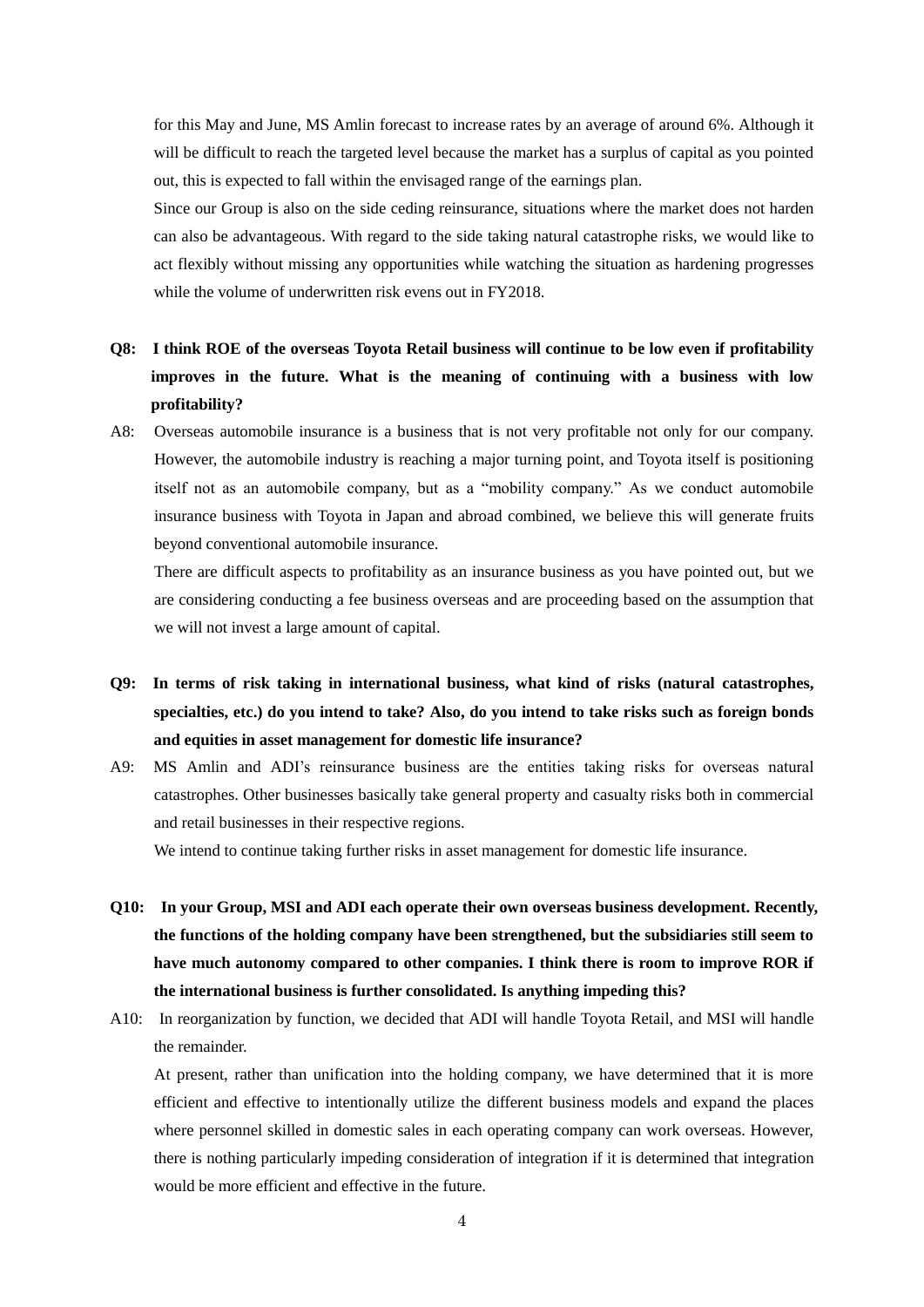- **Q11: Looking at the targets for FY2018, it appears that the pace of reduction of strategic equity holdings is slowing. Will the pace slow down because the amount of risk is approaching an appropriate level, or can we expect the pace of sales and reductions could accelerate further depending on negotiations with business partners?**
- A11: One of the milestones for proceeding with the reduction of strategic equity holdings in the medium term is for strategic equity holdings to account for less than 30% of overall risk amount, and to keep the weighting of their market value to less than 10% of consolidated total assets. If 500 billion yen is sold over five years including FY2017, the target can almost be achieved, so we have established sales targets based on this assumption.

After achieving this target, we would like to disclose what level we would like to reach.

- **Q12: Page 50 shows how ROR has changed, but could you explain the ROR level of strategic equity holdings?**
- A12: There are various approaches to ROR of strategic equity holdings, but it is around 4% on a dividends basis.

<Correction>

- At the meeting, the explanation was based on underwriting profit and dividends, but the above correction has been made because the ROR management shown in the graph on page 50 is carried out using the three categories of "insurance underwriting," "asset management: strategic equity holdings" and "asset management: other than strategic equity holdings."
- Meanwhile, underwriting profit and dividends are managed as returns in ROR management in the verification of the rationality of holding strategic equity holdings. (On this basis, ROR is around 7-8%.)
- **Q13: The numerical management targets on page 9 indicate that Group Adjusted Profit will total 1 to 1.2 trillion yen over four years. Adjusted net assets as of the end of FY2017 were around 3.2 trillion yen. Even if 50% of Group Adjusted Profit is used for returns, capital will be accumulated, and I think it would be difficult to achieve ROE of 10%. Do you intend to raise the rate of return, or does this incorporate reducing net assets such as goodwill from M&A?**
- A13: The inorganic growth incorporated into the New Medium-Term Management Plan is around 10 to 15 billion yen, and goodwill deductions are not expected to be very large. With regard to the indication that the calculations do not match, we have not made a decision at the present time, but we will continue to consider how to balance the targeted Group Adjusted Profit of 350 billion yen with the Group Adjusted ROE of 10%.